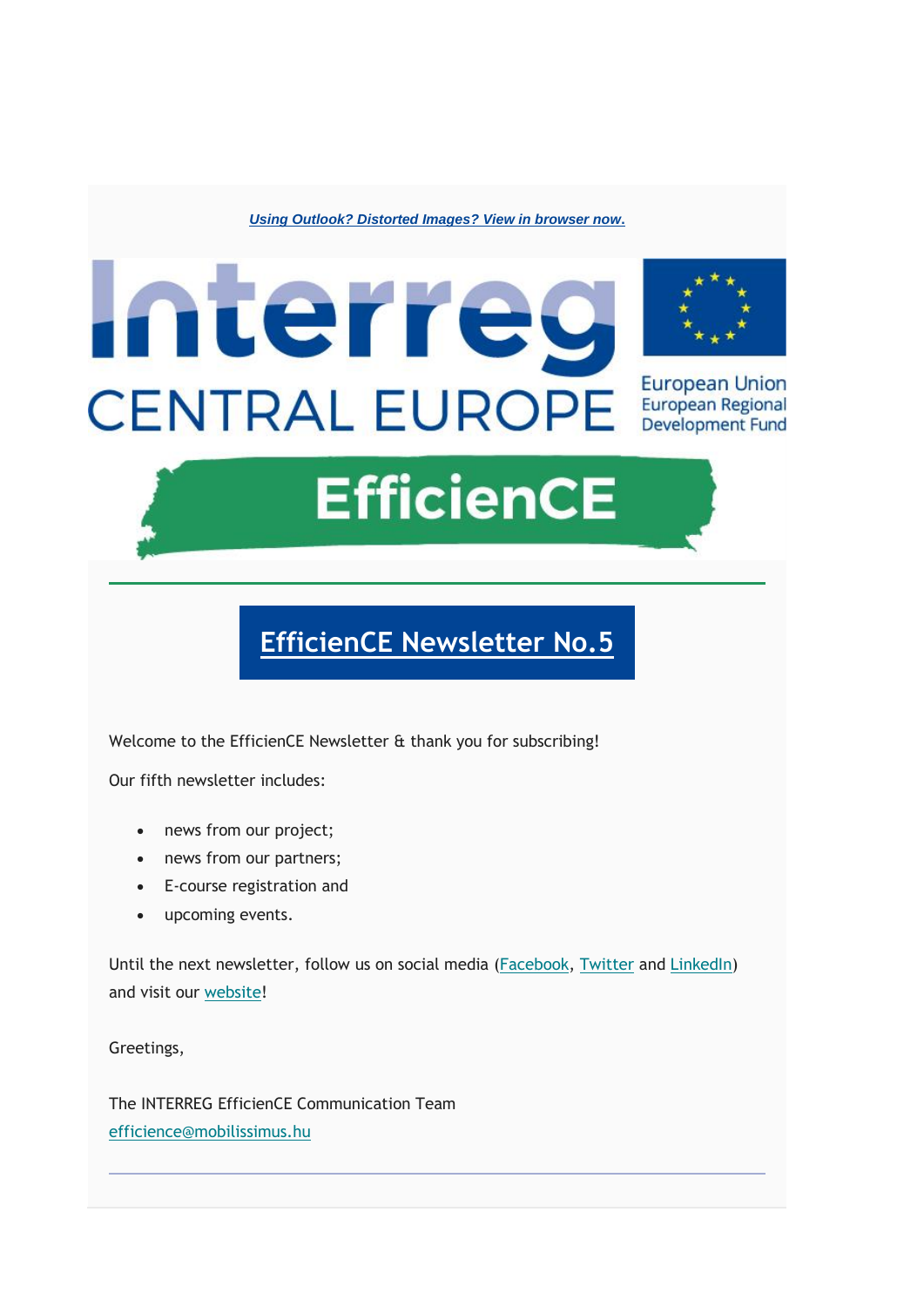## **NEWS FROM THE PROJECT**

**[Webinar held on "Public transport as a driver of the energy](http://interreg-central.eu/Content.Node/Webinar-held-on-Public-transport-as-a-driver-of-the-energ.html)  [transition in the transport sector"](http://interreg-central.eu/Content.Node/Webinar-held-on-Public-transport-as-a-driver-of-the-energ.html)**

The Transnational Webinar titled "Public transport as a driver of the energy transition in the transport sector" took place during the [European Week of](https://europa.eu/regions-and-cities/)  [Regions and Cities](https://europa.eu/regions-and-cities/) event on the 12 October 2021. >> Read more [HERE.](http://interreg-central.eu/Content.Node/Webinar-held-on-Public-transport-as-a-driver-of-the-energ.html)



#### **[Joint webinar held on "Multipurpose](https://www.interreg-central.eu/Content.Node/Joint-webinar-held-on--Multipurpose-usage-of-public-trans.html) usage of public transport [infrastructure"](https://www.interreg-central.eu/Content.Node/Joint-webinar-held-on--Multipurpose-usage-of-public-trans.html)**



EfficienCE and the [Interreg Alpine Space](https://www.alpine-space.org/projects/e-smart/en/home)  [e-SMART project](https://www.alpine-space.org/projects/e-smart/en/home) organised a webinar about piloting and testing solutions for multimodal and multifunctional bus charging stations. >> Read more [HERE.](https://www.interreg-central.eu/Content.Node/Joint-webinar-held-on--Multipurpose-usage-of-public-trans.html)

**[Implementation of fast charger infrastructure for e-buses](http://interreg-central.eu/Content.Node/Implementation-of-fast-charger-infrastructure-for-e-buses.html)**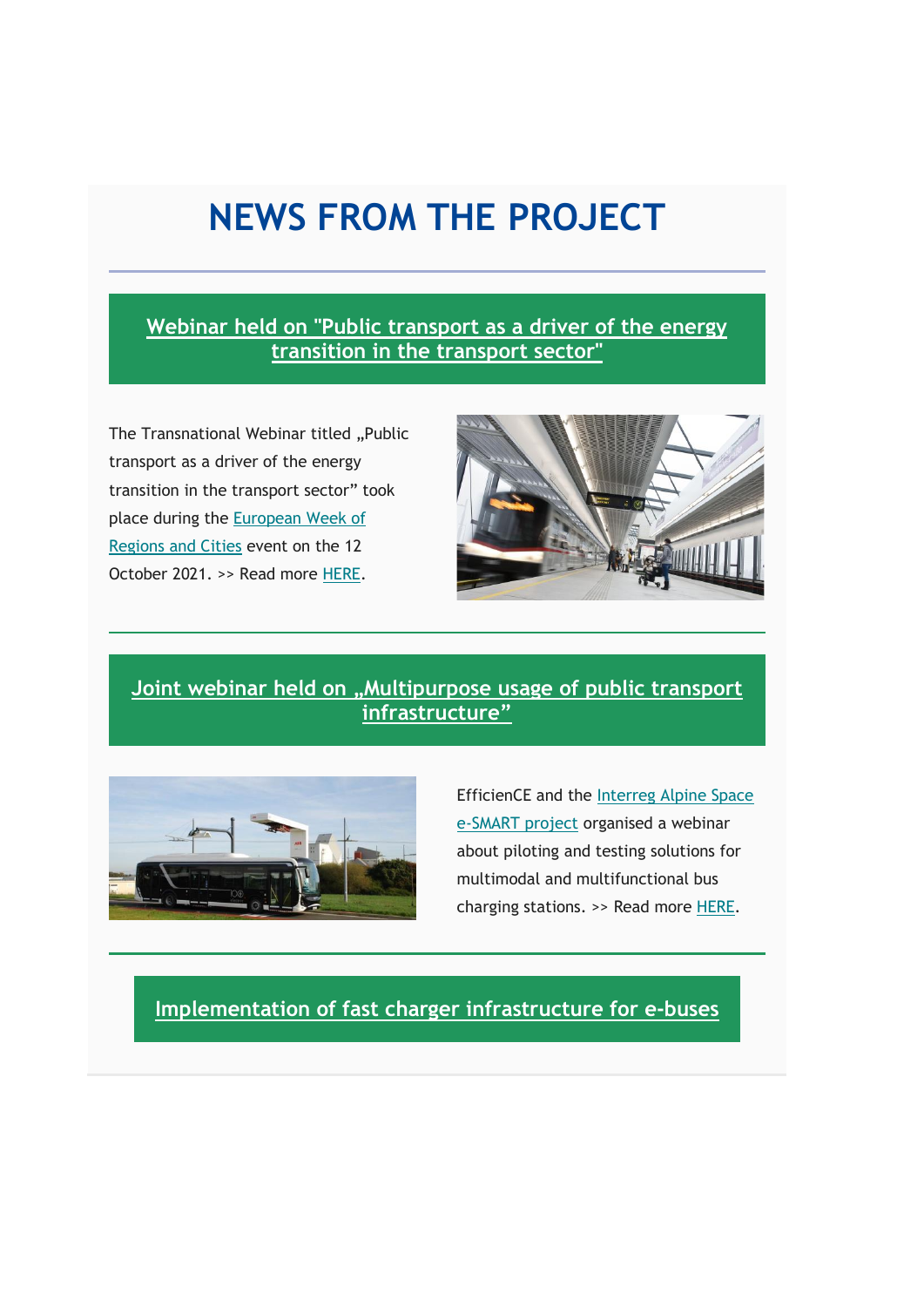The [Municipality of Maribor](https://maribor.si/) is developing solutions for energy-efficient public transport by planning electrification of the bus fleet. The EfficienCE project enabled the municipality to start with implementing fast-charging stations at the main bus station and at the end of bus route 6. >> Read more [HERE.](http://interreg-central.eu/Content.Node/Implementation-of-fast-charger-infrastructure-for-e-buses.html)



### **[Analysis about compensation of voltage drops in](http://interreg-central.eu/Content.Node/Compensation-of-Voltage-Drops-in-Trolleybus-Supply-System.html) trolleybus [supply system](http://interreg-central.eu/Content.Node/Compensation-of-Voltage-Drops-in-Trolleybus-Supply-System.html)**



An [analysis](https://www.mdpi.com/1996-1073/15/5/1629/htm) was prepared by the colleagues of [Gdansk University of](https://pg.edu.pl/en)  [Technology](https://pg.edu.pl/en) and [PMDP](https://www.pmdp.cz/) about the results of a trial operation of a battery-based buffer station supporting a selected section of trolleybus power supply systems in Pilsen. >> Read more [HERE.](http://interreg-central.eu/Content.Node/Compensation-of-Voltage-Drops-in-Trolleybus-Supply-System.html)

### **[Analysis about application of traction supply system for](http://interreg-central.eu/Content.Node/Application-of-Traction-Supply-System-for-Charging-Electr.html)  [charging electric cars](http://interreg-central.eu/Content.Node/Application-of-Traction-Supply-System-for-Charging-Electr.html)**

The colleagues of [Gdansk University of](https://pg.edu.pl/en)  [Technology](https://pg.edu.pl/en) prepared an [anyalsis](https://www.mdpi.com/1996-1073/15/4/1448/htm) that discusses four options of integrating electric cars chargers with a traction power supply system. >> Read more [HERE.](http://interreg-central.eu/Content.Node/Application-of-Traction-Supply-System-for-Charging-Electr.html)

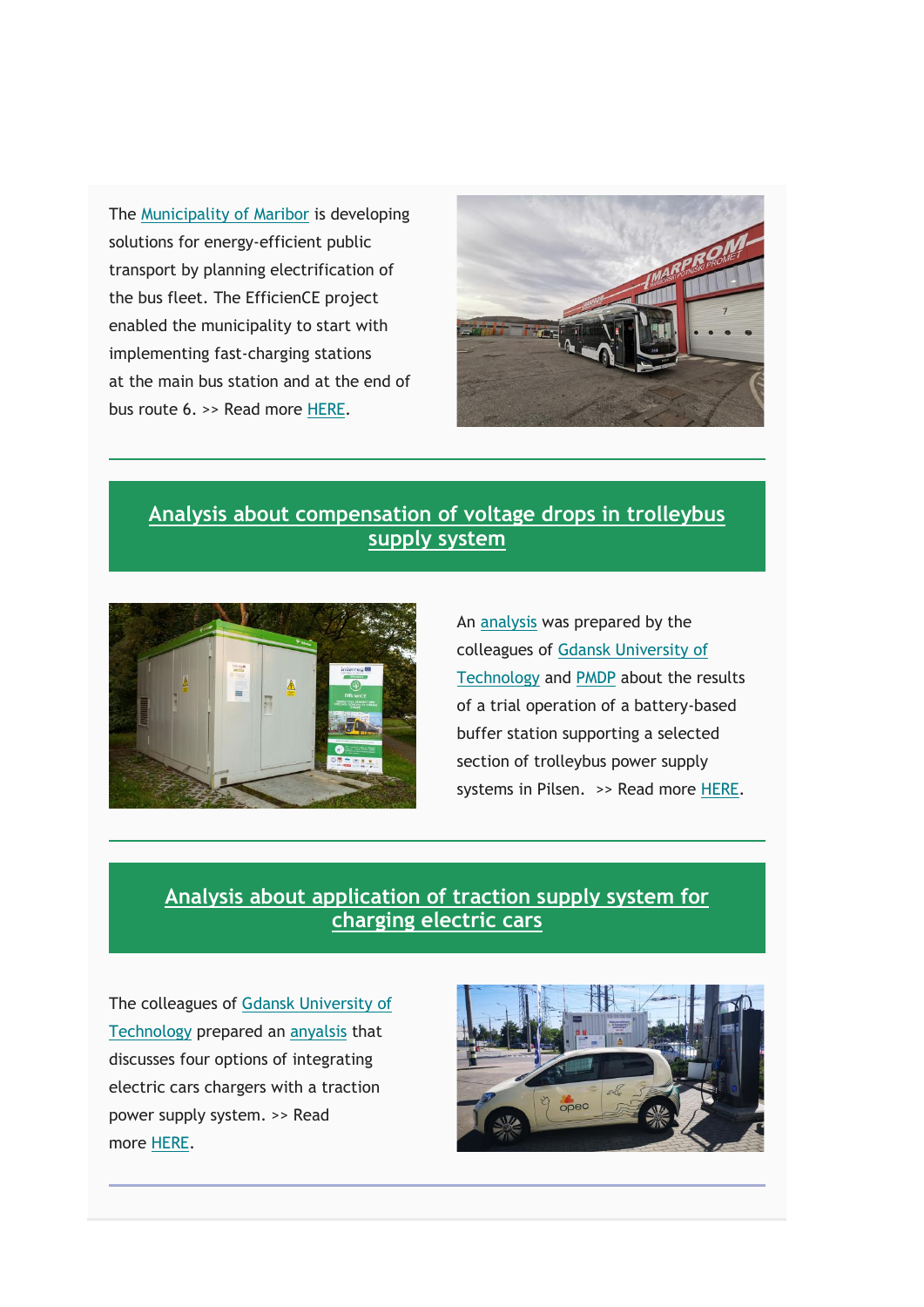## **NEWS FROM OUR PARTNERS**

### **[Smart City Challenge Leipzig 2022](http://interreg-central.eu/Content.Node/Smart-City-Challenge-Leipzig.html)**



The [City of Leipzig](https://www.leipzig.de/) organises an innovative competition with the title "Smart City Challenge Leipzig", addressing also urban mobility challenges. >> Read more [HERE.](http://interreg-central.eu/Content.Node/Smart-City-Challenge-Leipzig.html)

#### **[Bergamo: Finance of new trams and electric buses](https://www.interreg-central.eu/Content.Node/Bergamo--Finance-of-new-trams-and-electric-buses.html)**

Bergamo province will receive funds from the National Recovery and Resilience Plan to finance the e-BRT - Bus Rapid Transit - Bergamo-Dalmine line and the T2 Bergamo – Villa D'Almé tram line. >> Read more [HERE.](https://www.interreg-central.eu/Content.Node/Bergamo--Finance-of-new-trams-and-electric-buses.html)



### **E-COURSE REGISTRATION**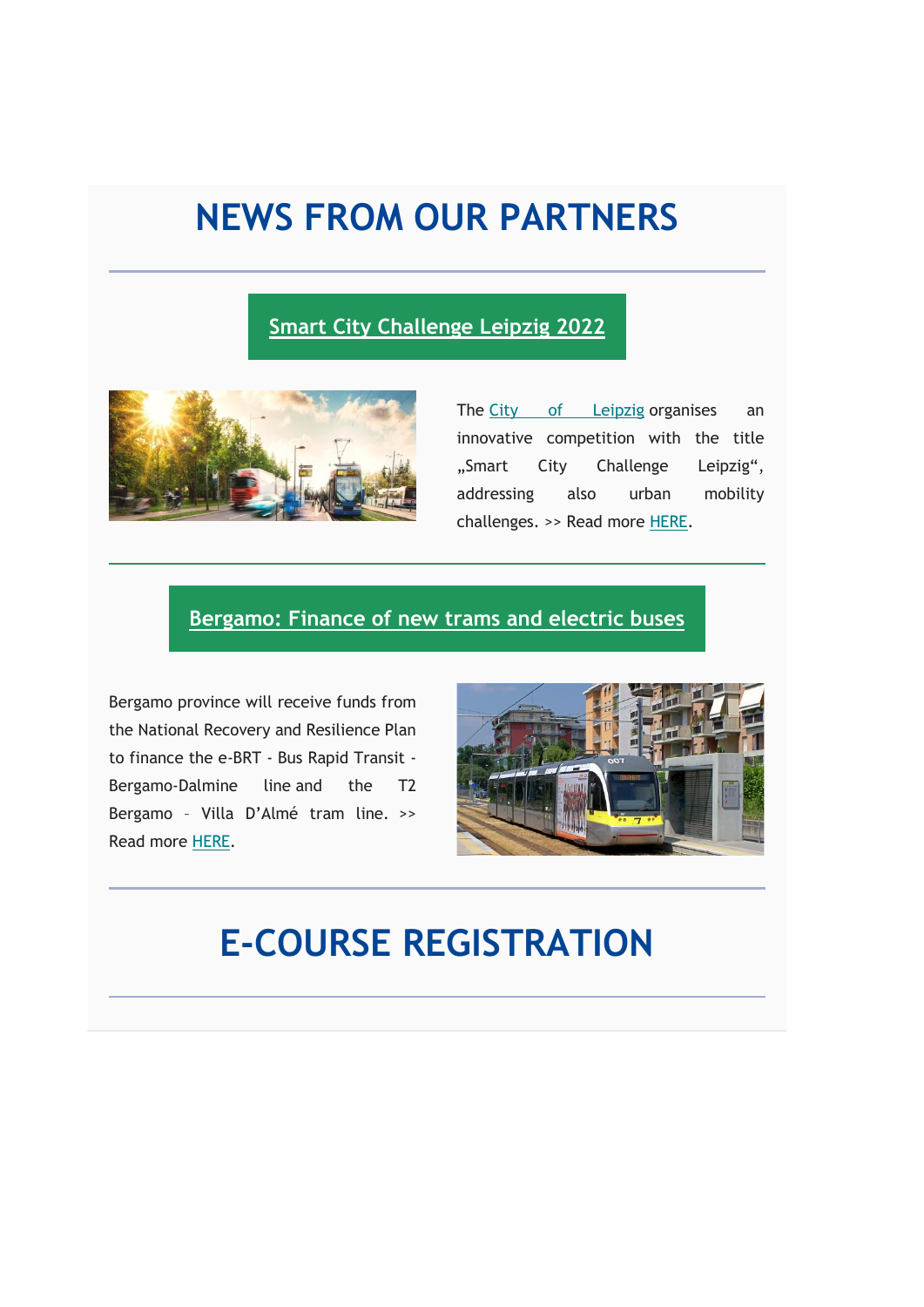

The Interreg EfficienCE project is organising an online course on energy-efficient public transport infrastructure technologies deployment, aiming to enable public transport operators/companies, as well as practitioners at public administrations, to learn about the concept and practical implications of different technologies. The online course, starting on **29 March 2022** and ending on **20 May 2022,** is structured into three main components:

- 1. State of the art and successful technologies
- 2. Best practice examples inside and outside EfficienCE
- 3. Use cases based on the EfficienCE pilots

We kindly invite you to participate in the e-course and also in the kick-off meeting of the first unit of the e-course on 29 March 2022, 10:00 – 11:00 CET.

Kick-off webinar registration [HERE.](https://teams.microsoft.com/registration/YqT3MOy3p0Cg5OVsrjPpJQ,9hyAo47Qx0SH-WoMbKP3nQ,3pJ7G8-DJUS3Awe_IM3MQg,94hsdHpvd0WqdV8-_mHPXQ,8o9MYeuMiE6_56dSVEC8RA,7hxO7D_d6EOKPe4TpXA0Cw?mode=read&tenantId=30f7a462-b7ec-40a7-a0e4-e56cae33e925)

E-course information and registration [HERE.](https://www.mobility-academy.eu/course/view.php?id=131)

# **UPCOMING EVENTS**

**[Conferences, events](http://)**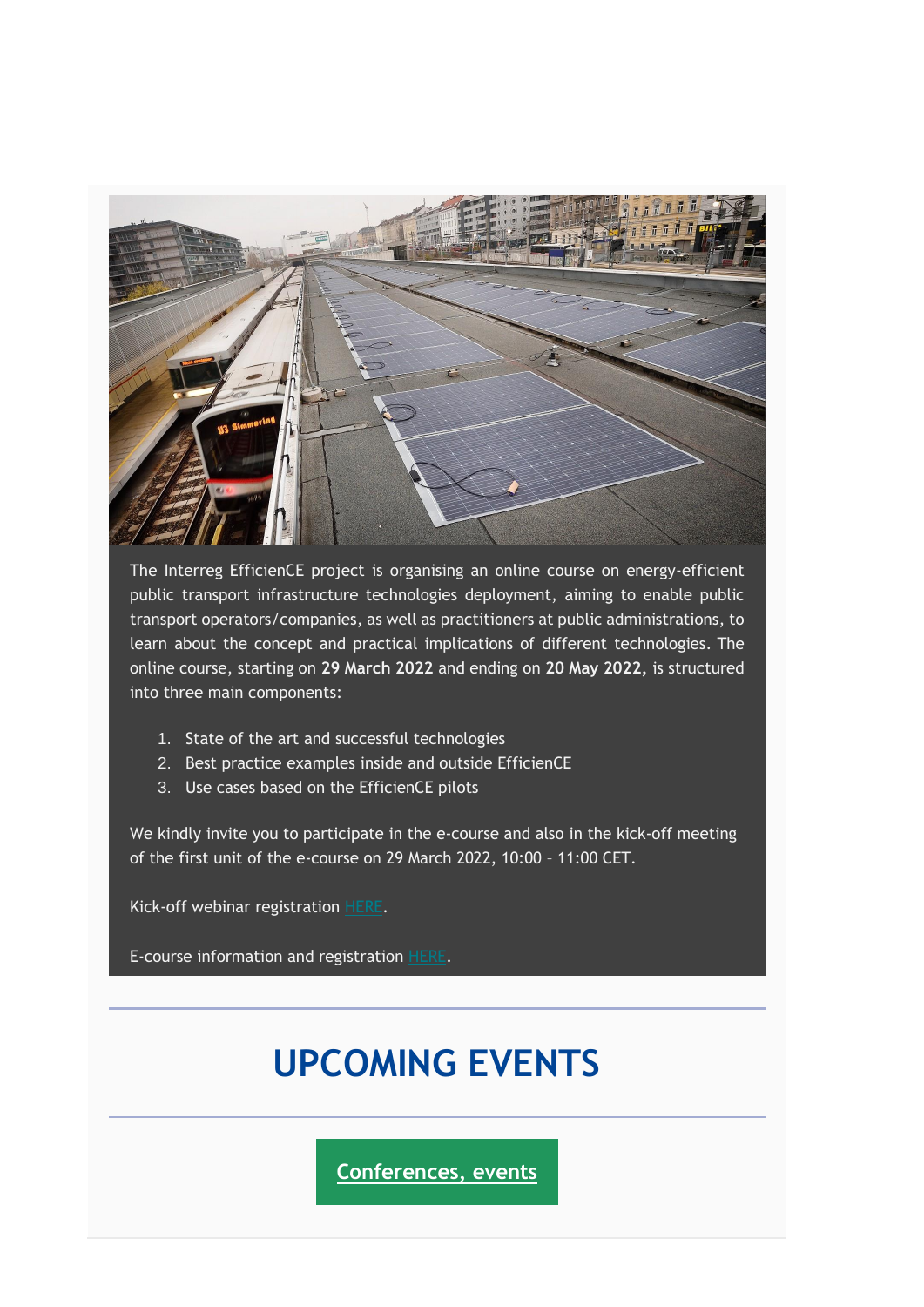- 10-12 May 2022: [IT Trans.](https://www.it-trans.org/de/) Tickets are [available.](https://www.it-trans.org/de/tickets/)
- 17 May 2022: [Interreg Dynaxibility4CE Final Conference.](https://www.interreg-central.eu/Content.Node/Dynaxibility4CE/03-03-2022-Dynaxibility4CE-Final-Conference-.html) Register [here.](https://polisnetwork.civi-go.net/civicrm/event/register?reset=1&id=227)
- 18-20 May 2022: [ITF Summit 2022.](https://2022.itf-oecd.org/) Registration will open soon.
- Save the date! 30 May to 5 June 2022: [EU Green Week 2022](https://ec.europa.eu/environment/eu-green-week-2022_en) - EU Green Deal - Make it Real. Registration will open later.
- 30 May to 1 June: [14th ITS European Congress.](https://itseuropeancongress.com/) Registration is already [open.](https://eu.eventscloud.com/ereg/index.php?eventid=200233213&t=4e62cc0b4757bd65b05a9ab30c088fac&_ga=2.91171290.1960344747.1647868939-216260636.1647868939)

You can find more information about the project here: <https://www.interreg-central.eu/Content.Node/EfficienCE.html>